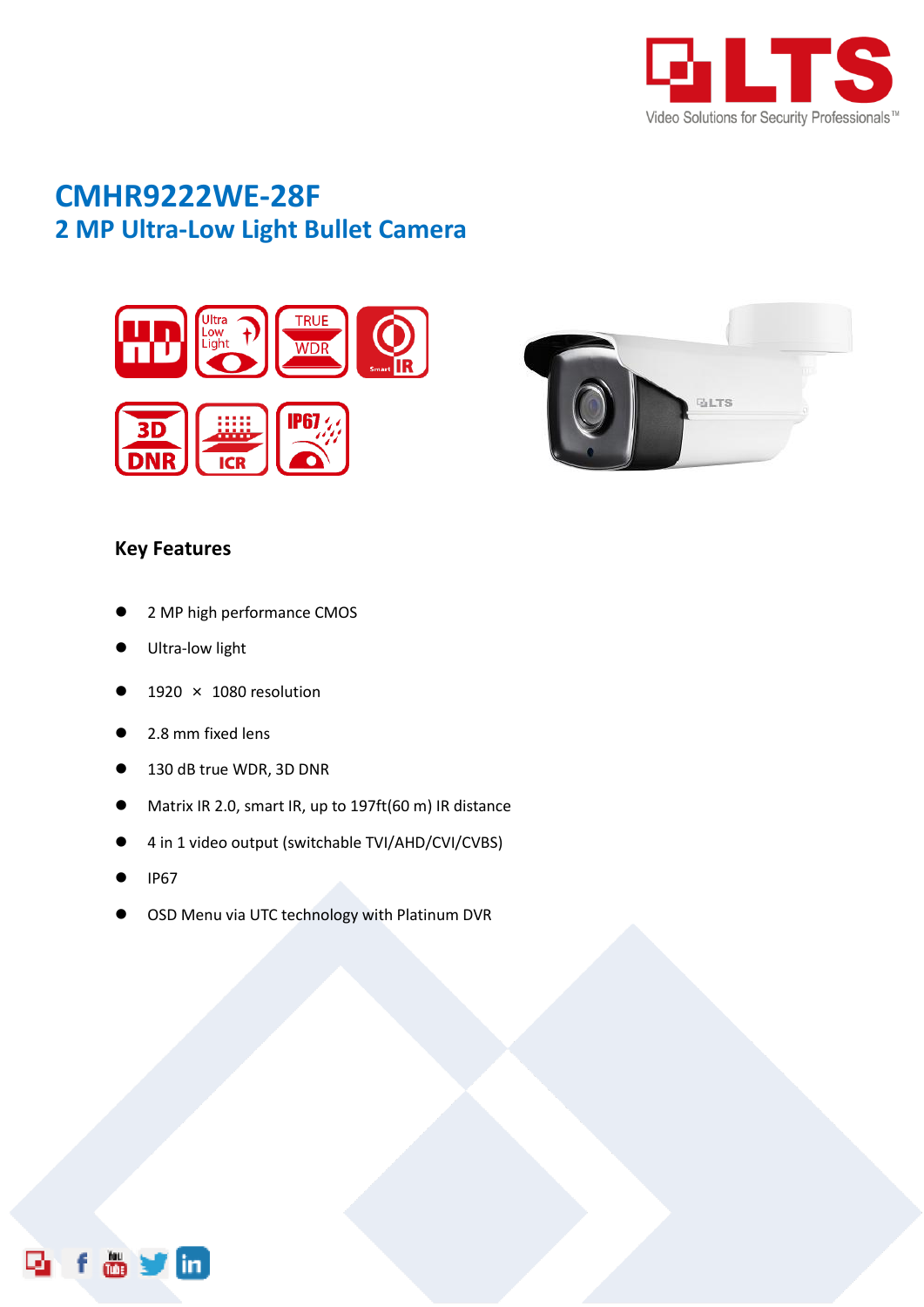

## **Specification**

| Camera                          |                                                                                                  |
|---------------------------------|--------------------------------------------------------------------------------------------------|
| Image Sensor                    | 2.0 megapixel progressive scan CMOS                                                              |
| Signal System                   | PAL/NTSC                                                                                         |
| Resolution                      | 1920 (H) × 1080 (V)                                                                              |
| <b>Frame Rate</b>               | PAL: 1080p@25fps, 1080p@30fps<br>NTSC: 1080p@25fps, 1080p@30fps                                  |
| Min. illumination               | Color: 0.003 Lux @ (F1.2, AGC ON), 0 Lux with IR                                                 |
| <b>Shutter Time</b>             | PAL: 1/25 s to 1/50, 000 s<br>NTSC: 1/30 s to 1/50, 000 s                                        |
| Lens                            | 2.8 mm fixed lens                                                                                |
| <b>Horizontal Field of View</b> | $104^{\circ}$ (2.8 mm)                                                                           |
| Lens Mount                      | M12                                                                                              |
| Day & Night                     | IR cut filter                                                                                    |
| WDR (Wide Dynamic Range)        | $\geq$ 130 dB                                                                                    |
| Angle Adjustment                | Pan: 0° to 360°, Tilt: 0° to 180, Rotate: 0° to 360°                                             |
| <b>Menu</b>                     |                                                                                                  |
| Image Mode                      | STD/HIGH-SAT                                                                                     |
| AGC                             | Support                                                                                          |
| Day/Night Mode                  | Auto/Color/BW (Black White)                                                                      |
| <b>White Balance</b>            | Auto/Manual                                                                                      |
| AE (Auto Exposure) Mode         | WDR/BLC/HLC/Global                                                                               |
| Privacy Mask                    | 4 programmable privacy masks                                                                     |
| <b>Motion Detection</b>         | 4 programmable motion areas                                                                      |
| NR (Noise Reduction)            | 3D/2D                                                                                            |
| Language                        | English                                                                                          |
| <b>Functions</b>                | Brightness, Sharpness, Mirror, Smart IR                                                          |
| <b>Interface</b>                |                                                                                                  |
| Video Output                    | Switchable TVI/AHD/CVI/CVBS                                                                      |
| <b>General</b>                  |                                                                                                  |
| <b>Operating Conditions</b>     | -40 °C to 60 °C (-40 °F to 140 °F), humidity: 90% or less (non-condensation)                     |
| Power Supply                    | 12 VDC ±25%<br>*You are recommended to use one power adapter to supply the power for one camera. |
| Power Consumption               | Max. 3.4 W                                                                                       |
| <b>Ingress Protection</b>       | <b>IP67</b>                                                                                      |
| Material                        | Metal                                                                                            |
| IR Range                        | Up to 197ft(60 m)                                                                                |
| Communication                   | Up the coax, TVI output                                                                          |
| Dimensions                      | 81.6 mm × 86.7 mm × 226 mm $(3.2" \times 3.4" \times 8.9")$                                      |
| Weight                          | Approx. 560 g (1.23 lb.)                                                                         |

f & y in Q,